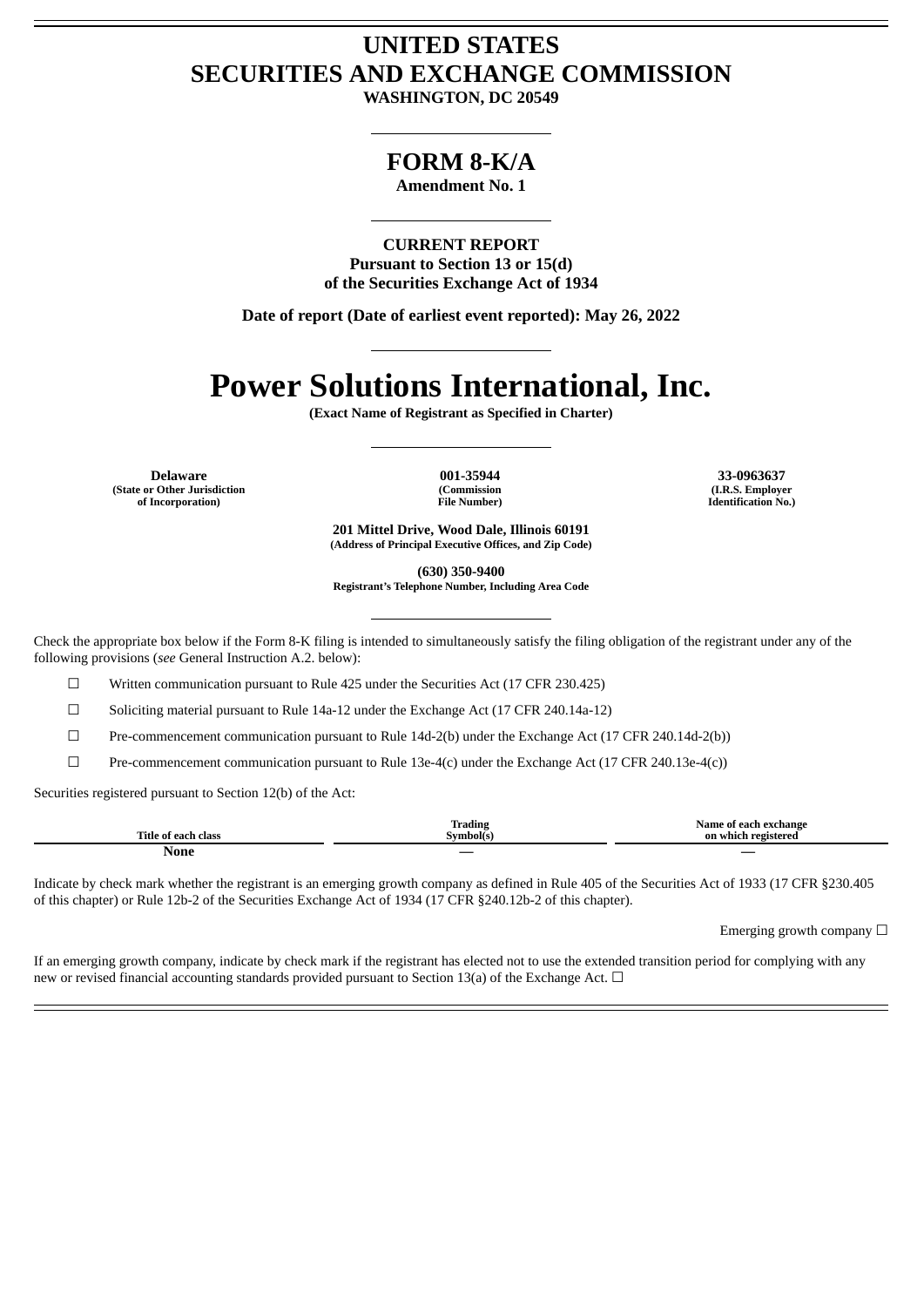#### **EXPLANATORY NOTE**

On June 2, 2022, Power Solutions International, Inc. (the "Company") filed with the Securities and Exchange Commission (the "SEC") its original Current Report on Form 8-K (the "Original Form 8-K") to report, among other things, the appointment of C. (Dino) Xykis to the additional role of Interim Chief Executive Officer ("Interim CEO") of the Company. As contemplated in the Original Form 8-K, this Form 8-K/A amends the Original Form 8-K to summarize the additional compensation that Mr. Xykis will receive with his appointment to this new position that was not determined at the time of the filing of the Original Form 8-K.

#### Item 5.02. Departure of Directors or Certain Officers; Election of Directors; Appointment of Certain Officers; Compensatory **Arrangements of Certain Officers.**

On June 15, 2022, the Company entered into the Interim CEO Letter Agreement (the "Interim CEO Letter Agreement") with Dino Xykis, which finalized the terms of his appointment to Interim CEO. The Interim CEO Letter Agreement provides for, in addition to his normal salary, Mr. Xykis will receive a bonus paid semi-monthly in the amount of \$5,000 per month (subject to an aggregate minimum bonus payment of \$25,000) from June 1, 2022 until such time as a successor CEO is appointed by the Board of Directors (the "Term"). Additionally, subject to the approval of the Compensation Committee of the Board of Directors and approval by the Company's stockholders of the 2012 Incentive Compensation Plan, as amended and restated (the "Stock Plan"), he shall be eligible to receive an award of 3,333 Stock Appreciation Rights ("SARs") per month during the Term (the "SARs Award"). The initial SARs Award of 20,000 SARs (the "Minimum SARs Award") shall vest on the one-year anniversary of the grant date, subject to his continued service with the Company through the vesting date. Notwithstanding the foregoing, if following the grant date the Company terminates his employment without Cause (as defined under the Stock Plan), the Minimum SARs Award shall immediately vest in full and be exercisable in accordance with the Stock Plan and his award agreement.

The foregoing description of the Interim CEO Letter Agreement is qualified in its entirety by the full text of the Interim CEO Letter Agreement, which is attached hereto as Exhibit 10.1 and incorporated by reference herein.

#### **Caution Regarding Forward-Looking Statements**

This Form 8-K contains forward-looking statements regarding the current expectations of the Company about its prospects and opportunities. These forward-looking statements are entitled to the safe-harbor provisions of Section 21E of the Securities Exchange Act of 1934. The Company has tried to identify these forward-looking statements by using words such as "anticipate," "believe," "budgeted," "contemplate," "estimate," "expect," "forecast," "guidance," "may," "outlook," "plan," "projection," "should," "target," "will," "would," or similar expressions, but these words are not the exclusive means for identifying such statements. These statements are subject to a number of risks, uncertainties, and assumptions that may cause actual results, performance or achievements to be materially different from those expressed in, or implied by, such statements.

The Company cautions that the risks, uncertainties and other factors that could cause its actual results to differ materially from those expressed in, or implied by, the forward-looking statements, include, without limitation: the impact of the ongoing COVID-19 pandemic could have on the Company's business and financial results; the Company's ability to continue as a going concern; the Company's ability to raise additional capital when needed and its liquidity; uncertainties around the Company's ability to meet funding conditions under its financing arrangements and access to capital thereunder; the potential acceleration of the maturity at any time of the loans under the Company's uncommitted senior secured revolving credit facility through the exercise by Standard Chartered Bank of its demand right; the timing of completion of steps to address, and the inability to address and remedy, material weaknesses; the identification of additional material weaknesses or significant deficiencies; risks related to complying with the terms and conditions of the settlements with the SEC and the United States Attorney's Office for the Northern District of Illinois (the "USAO"); variances in non-recurring expenses; risks relating to the substantial costs and diversion of personnel's attention and resources deployed to address the internal control matters; the Company's obligations to indemnify past and present directors and officers and certain current and former employees with respect to the investigations conducted by the SEC, which will be funded by the Company with its existing cash resources due to the exhaustion of its historical primary directors' and officers' insurance coverage; the ability of the Company to accurately forecast sales, and the extent to which sales result in recorded revenues; changes in customer demand for the Company's products; volatility in oil and gas prices; the impact of U.S. tariffs on imports from China on the Company's supply chain; impact on the global economy of the war in Ukraine; the impact of supply chain interruptions and raw material shortages; the potential impact of higher warranty costs and the Company's ability to mitigate such costs; any delays and challenges in recruiting and retaining key employees consistent with the Company's plans; any negative impacts from delisting of the Company's common stock par value \$0.001 from the NASDAQ Stock Market and any delays and challenges in obtaining a re-listing on a stock exchange; and the risks and uncertainties described in reports filed by the Company with the SEC, including without limitation its Annual Report on Form 10-K for the fiscal year ended December 31, 2021 and the Company's subsequent filings with the SEC.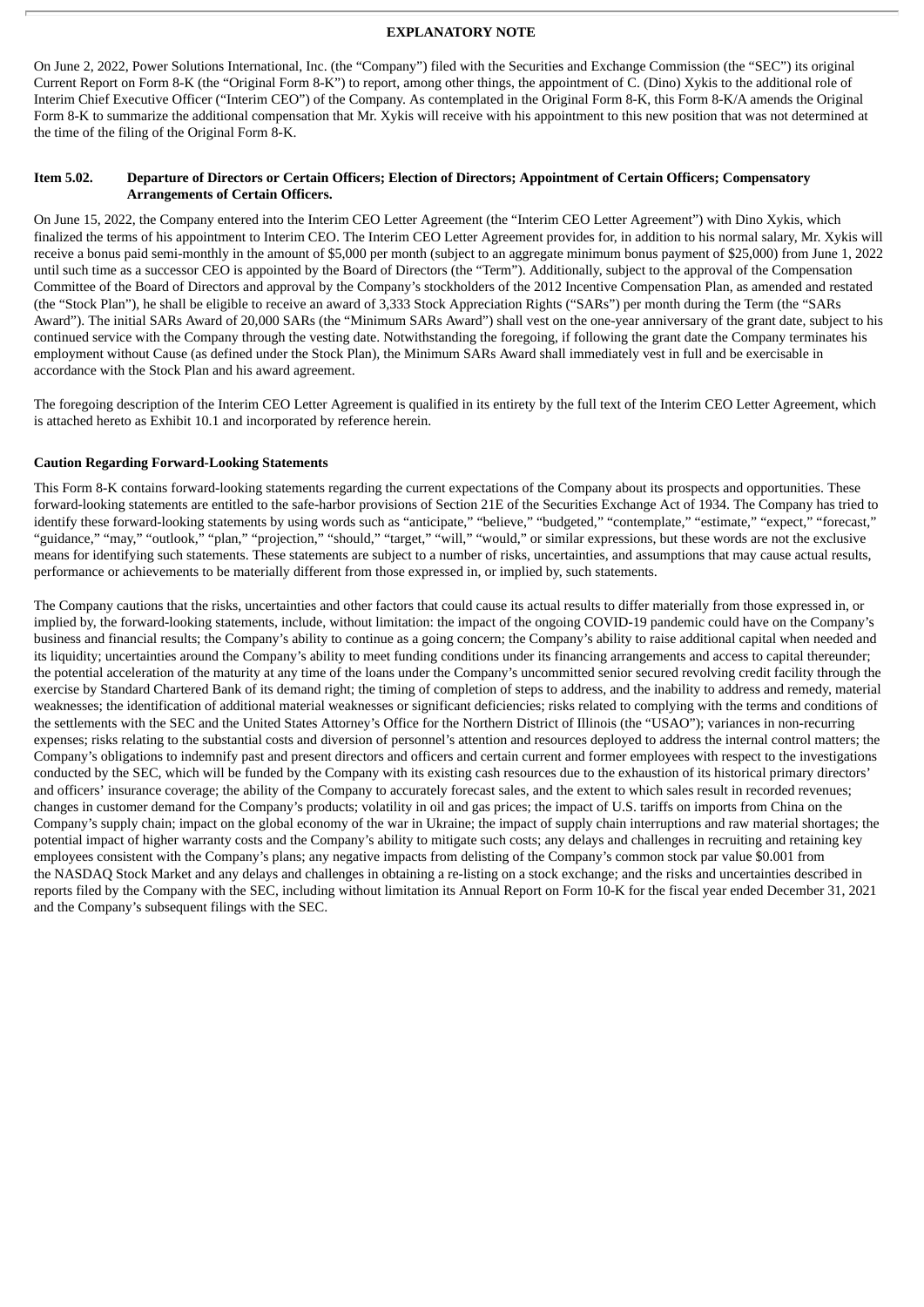The Company's forward-looking statements are presented as of the date hereof. Except as required by law, the Company expressly disclaims any intention or obligation to revise or update any forward-looking statements, whether as a result of new information, future events or otherwise.

#### **Item 9.01 Financial Statements and Exhibits.**

(d) Exhibits

| Exhibit No. | <b>Description</b>                                                                           |
|-------------|----------------------------------------------------------------------------------------------|
| 10.1        | <u>Interim CEO Letter Agreement, dated June 15, 2022, between the Company and Dino Xykis</u> |
| 104         | Cover Page Interactive Data File (embedded within the Inline XBRL document).                 |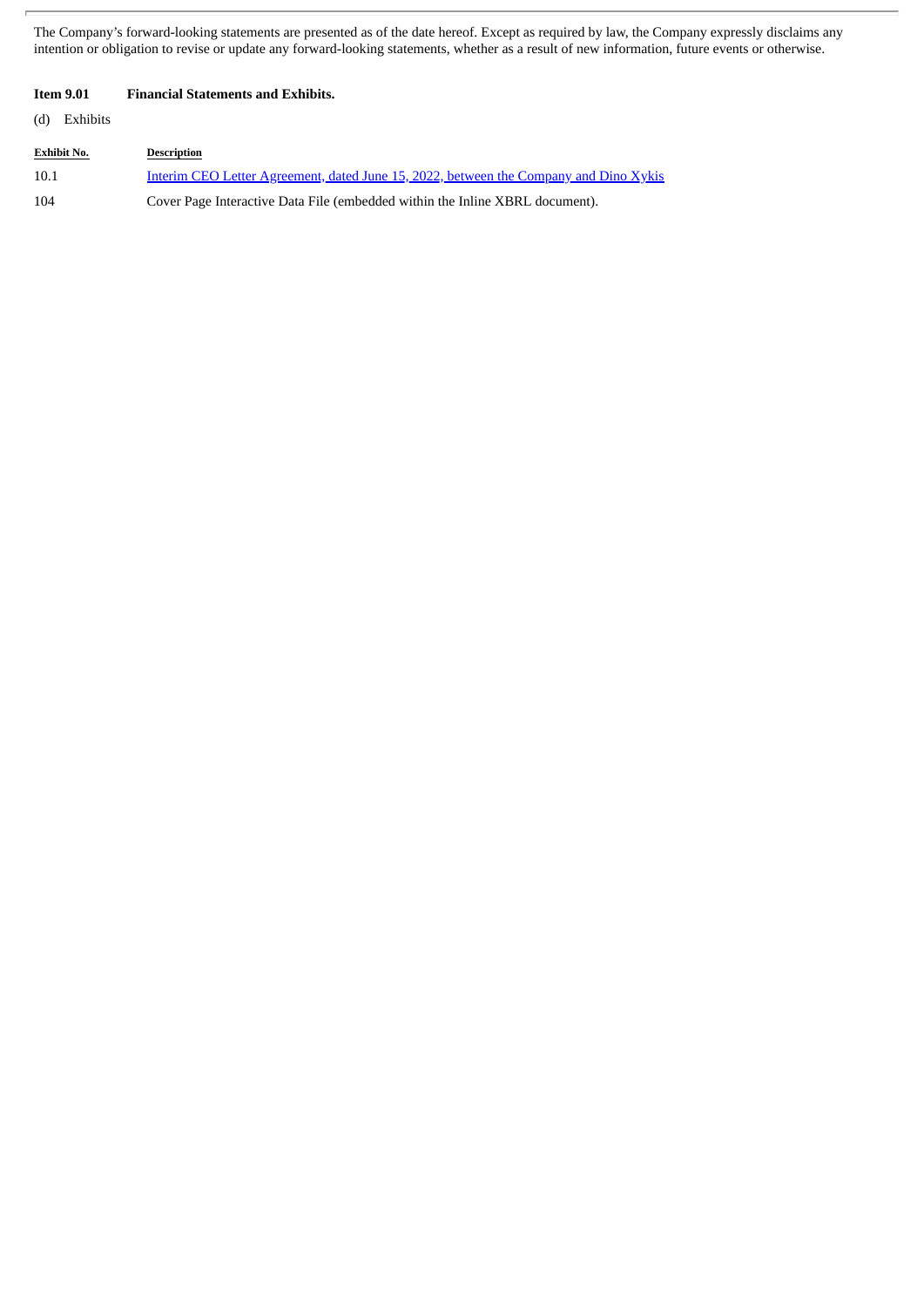**SIGNATURE**

Pursuant to the requirements of the Securities Exchange Act of 1934, as amended, the registrant has duly caused this report to be signed on its behalf by the undersigned, hereunto duly authorized.

Dated: June 21, 2022 By: /s/ June Gu

#### **Power Solutions International, Inc.**

Name: June Gu Title: Interim General Counsel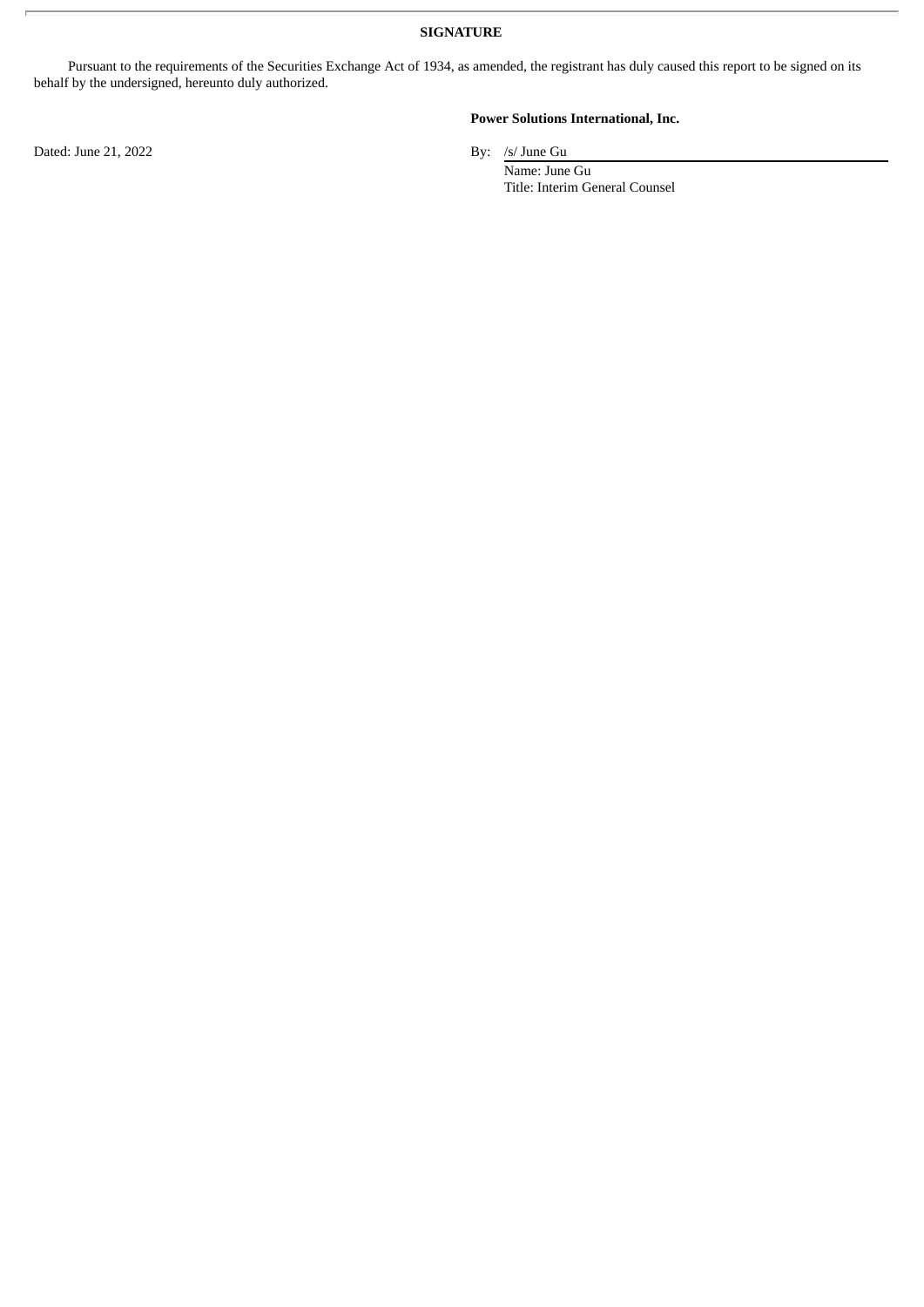<span id="page-4-0"></span>

June 15, 2022

Dino Xykis XXXXX XXXXX

Re: Interim CEO Letter Agreement

Dear Dino:

This letter agreement ("Agreement) sets forth the terms and conditions of your appointment as Interim Chief Executive Officer ("Interim CEO") of Power Solutions International, Inc. ("PSI" or the "Company") reporting to the Board of Directors of PSI. The terms of this Agreement are in addition to the terms and conditions of your Employment Agreement with PSI, dated March 15, 2021 ("2021 Employment Agreement"), which agreement shall remain in full force and effect and continue to govern your employment as the Company's Chief Technical Officer ("CTO"). The terms of this Agreement for your appointment to Interim CEO are stated below and once accepted by both parties shall be binding on you and the Company.

- Start date and term: You will assume the role of Interim CEO on June 1, 2022 ("Effective Date") and act as Interim CEO until such time as a successor CEO is appointed by the Board of Directors (hereinafter the "Term"). Notwithstanding the foregoing, your role as Interim CEO is an "at will" position, which can be terminated at any time by the Board of Directors.
- Duties: During the Term, you will serve as the Company's Interim CEO, with overall responsibility for the day-to-day operations, business and affairs of the Company and such other duties as are normally commensurate with executive's position in the industry of the Company or as otherwise directed by the Board of Directors.
- Compensation: During the Term, you will be paid as a bonus, in addition to your normal salary, \$5,000 per month, paid semi-monthly (the "Bonus Payment"). If on the date the Term ends you have not received at least \$25,000 on a pre-tax basis (the "Minimum Bonus Payment"), the Company agrees to continue paying you the Bonus Payment on the same semi-monthly schedule until you have received the Minimum Bonus Payment, subject to your continued employment with the Company on each payment date. If you are terminated without Cause (as defined in the 2021 Employment Agreement) from your positions as Interim CEO and CTO prior to the date you have received the Minimum Bonus Payment, you will be entitled to continue receiving Bonus Payments on a semi-monthly schedule until you have received the Minimum Bonus Payment.

201 Mittel Drive, Wood Dale, IL 60191 1.630.350.9400 (Main) – 1.630.350.9900 (Fax) - www.psiengines.com